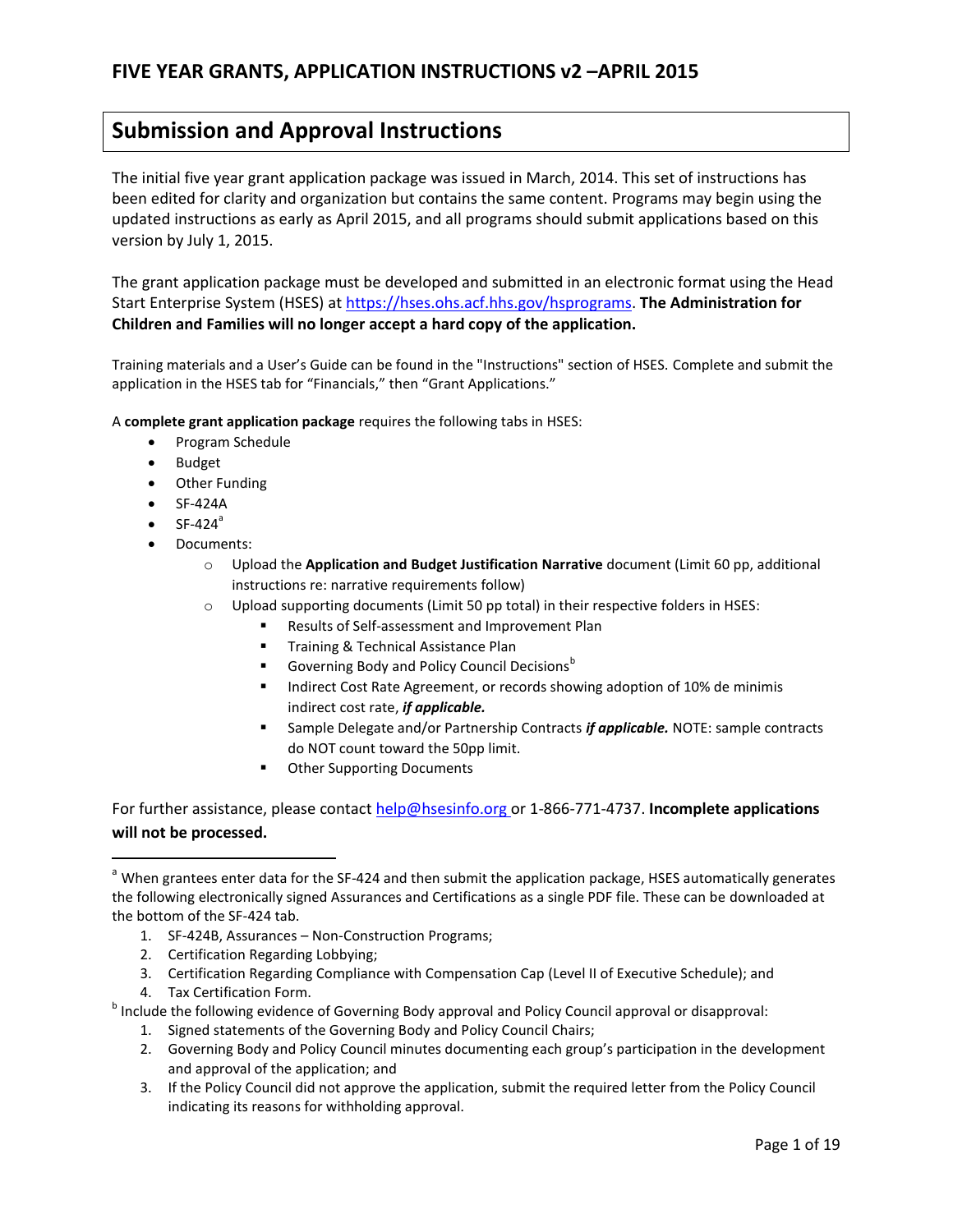# **Application and Budget Justification Narrative: Instructions and Definitions**

#### *Content of Application and Budget Justification Narrative*

Applications for Federal financial assistance to operate a Head Start and/or Early Head Start program must provide a comprehensive description of the organization's plans to deliver quality Head Start and/or Early Head Start services and a detailed budget to support the planned delivery of services. Applications to obtain a grant for a five year project period or to continue operations during the five year project period contain two sections and are prefaced by a Table of Contents that follows the format and numbering of these Instructions:

- Section I. Program Design and Approach to Service Delivery
- Section II. Budget and Budget Justification Narrative

Section I, Program Design and Approach to Service Delivery, specifies the organization's plans to operate the Head Start and/or Early Head Start programs. Detailed information is requested for the criteria outlined in five sub-sections:

- A. Goals;
- B. Service Delivery;
- C. Approach to School Readiness;
- D. Parent, Family, and Community Engagement (PFCE); and
- E. Governance, Organizational and Management Structure, and Ongoing Oversight.

Section II, Budget and Budget Justification Narrative, must identify and describe the resources needed to implement the project plans and approach described in Section I, Program Design and Approach to Service Delivery. The information in Section II must align with the data contained in the HSES tab for "Financials", then "Grant Applications," then within this current application, the "Budget" tab.

Organizations are required to submit either a Baseline Application or Continuation Application. The criteria for both types of applications are outlined below for each section and sub-section. A determination on the acceptability of the application will be made based on the extent to which each item is addressed.

### *Should I submit the Baseline Application Narrative or the Continuation Application Narrative for the various Sections and Sub-Sections?*

Normally, grantees applying for a new five year project period, whether competitively or noncompetitively, would follow the instructions for submitting a Baseline Application Narrative for the first year. Then grantees would follow the instructions for submitting a Continuation Application Narrative in future years of the five year grant.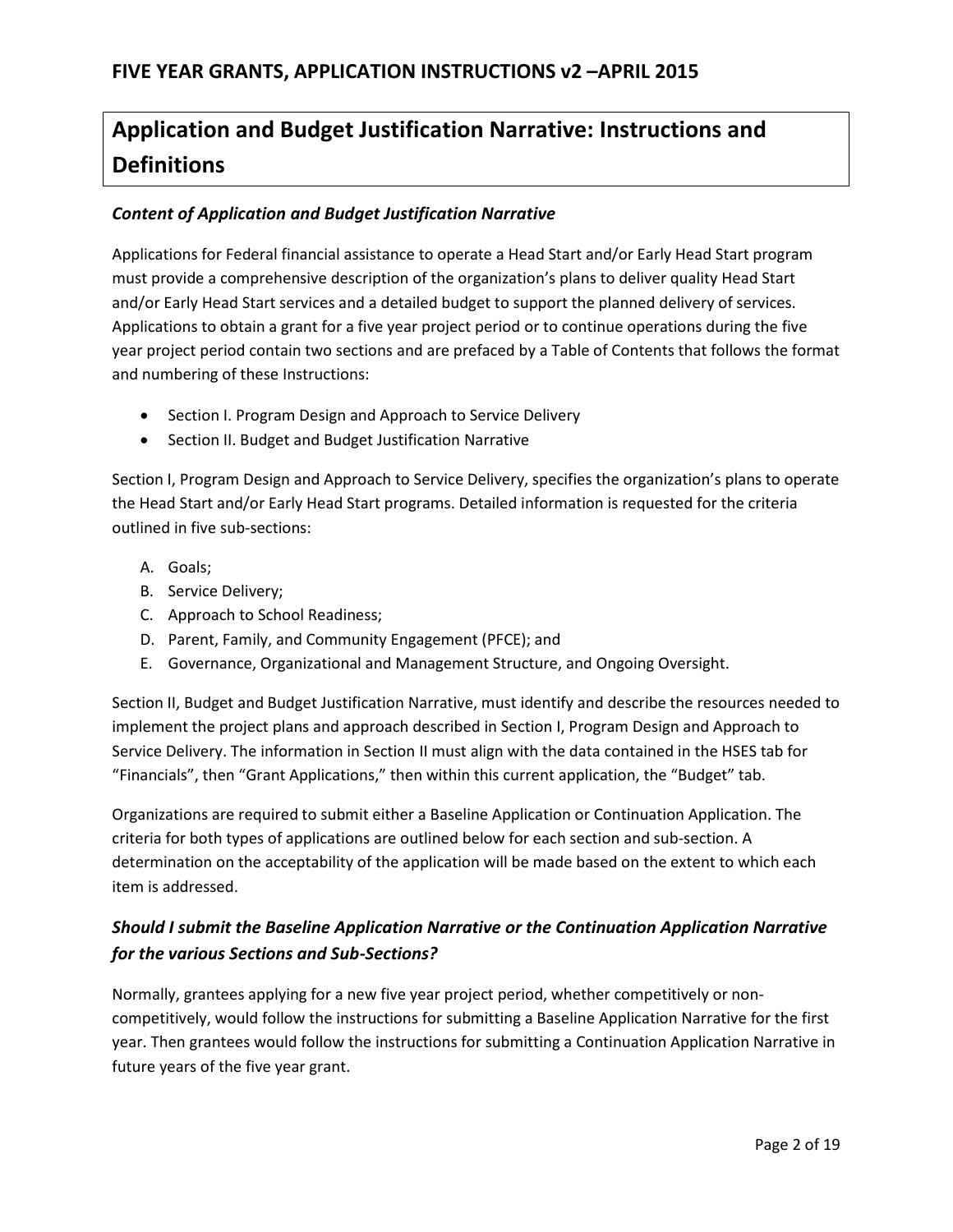Some grantees were already in a five year project period when these Instructions were first published in March, 2014. If this is your first time writing a five year application package, follow the Baseline Application Narrative instructions for Sub-Section I-A regarding Goals. There you will describe your program's plans for what you will accomplish during the remaining years of the grant. For the other subsections, follow the Continuation Application Narrative instructions.

#### *Length and formatting requirements for Application and Budget Justification Narrative:*

- 1. The information presented in Sections I and II cannot exceed 60 pages, not counting the Table of Contents.
- 2. Each page must be double-spaced, with one-inch margins on all sides.
- 3. Use a font size of 12.
- 4. A Table of Contents must be provided. Follow the format and numbering of these Instructions.
- 5. Each page must be numbered in the lower right hand corner.

#### *Length and formatting requirements for Supporting Documentation:*

- 1. Supporting documentation and appendices are limited to 50 pages.
- 2. Required supporting documents include:
	- i. Results of Self-assessment and Improvement Plan
	- ii. Training & Technical Assistance Plan
	- iii. Governing Body and Policy Council Decisions
	- iv. Indirect Cost Rate Agreement, or records showing adoption of 10% de minimis indirect cost rate, *if applicable.*
	- v. Sample Delegate and/or Partnership Contracts *if applicable.* NOTE: sample contracts do NOT count toward the 50pp limit.
	- vi. Other Supporting Documents

#### *Terms and Definitions*

**Long Range Goals–** Broad, inspirational statements that describe what you seek to accomplish; targets to be reached. (BROAD = **B**old/**B**eyond current expectations, **R**esponsive, **O**rganization-wide, **A**spirational, and **D**ynamic)

**Program Goals–** Broad statements that support the program's mission to serve children, families, and the community. In Head Start, program goals may include goals related to parent, family, and community engagement; finances; service provision; etc.

**School Readiness Goals–** The expectations of children's status and progress across domains of language and literacy development, cognition and general knowledge, approaches to learning, physical well-being and motor development, and social and emotional development that will improve their readiness for kindergarten. (45 CFR 1307.20)

**Short Term Objectives–** Subparts of goals that are **S**pecific, **M**easureable, **A**ttainable, **R**ealistic and **T**imely (= SMART).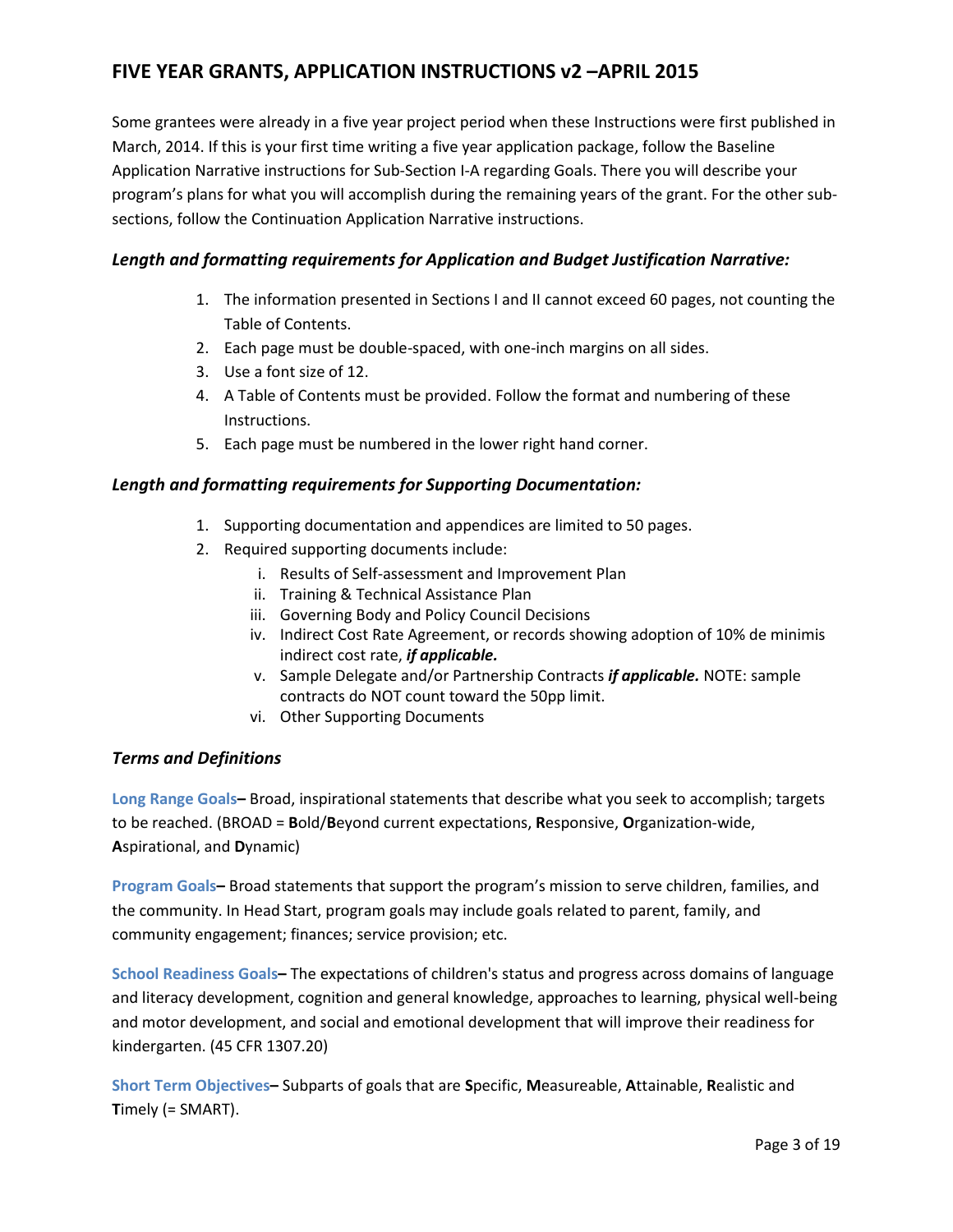**Outcomes –** Something that happened as a result of an activity or process. The actual results achieved. The term *outcome* is also used to refer to **Expected Outcomes**, that is, the results you *expect* to see because of an activity or process.

**Program Impacts –** The influence or effect on a specific Head Start population (e.g. staff, children, families, communities). Note: this term is often used in other settings to signify the findings from an experimental or quasi-experimental research study. Within Head Start's five-year project period, *impact*  refers to how the program, child, family, and/or community changed as a result of what the program did.

**Progress –** Forward movement toward the achievement of goals, objectives, and outcomes

**Evidence** – Facts, information, documentation, or examples given to support an assertion.

#### *Resources*

Training & Technical Assistance materials are available to help grantees complete their application narrative, particularly the sub-sections concerning planning. See the "Foundations for Excellence: Planning in Head Start" series available at [http://eclkc.ohs.acf.hhs.gov/hslc/tta](http://eclkc.ohs.acf.hhs.gov/hslc/tta-system/operations/planning.html)[system/operations/planning.html.](http://eclkc.ohs.acf.hhs.gov/hslc/tta-system/operations/planning.html)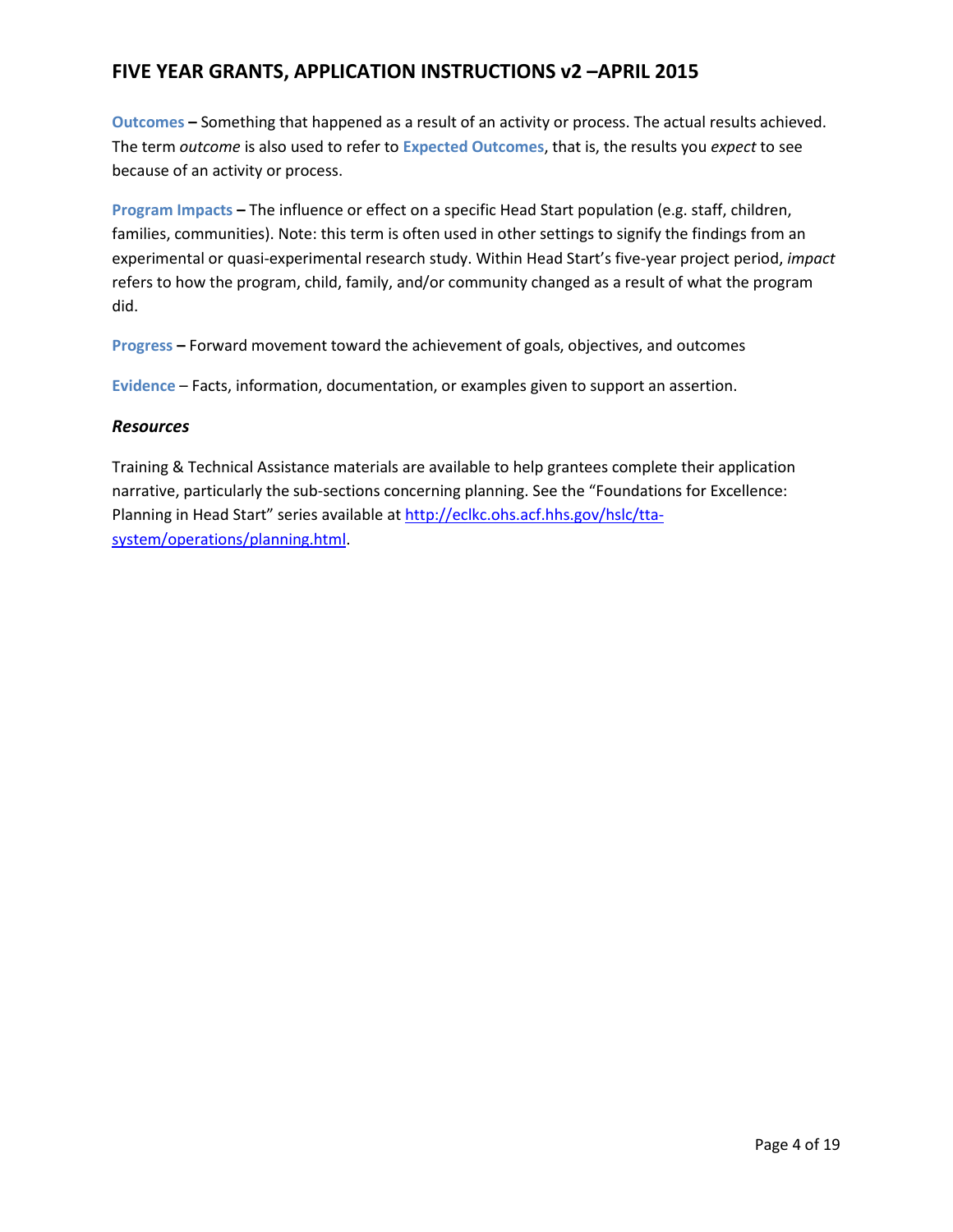# **Section I. Program Design and Approach to Service Delivery**

#### **SUB-SECTION A: Goals**

#### *Requirements for Baseline Application Narrative*

Describe your program's plans for what you will accomplish during the five year project period or, for programs already operating in a five year project period, plans for what you will accomplish in the remaining years of the grant.

Notes/Definitions/Resources specific to Sub-Section A:

- **Program Goals** are broad statements that support the program's mission to serve children, families, and the community. (*See [Foundations for Excellence: Planning in Head Start,](http://eclkc.ohs.acf.hhs.gov/hslc/tta-system/operations/planning.html) Topic #1: Understanding Goals, Objectives, Outcomes, Progress, and Action Plans)*
- **School Readiness Goals** are the expectations of children's status and progress across the domains of language and literacy development, cognition and general knowledge, approaches to learning, physical well-being and motor development, and social and emotional development that will improve their readiness for kindergarten. (*See [Foundations for Excellence: Planning in](http://eclkc.ohs.acf.hhs.gov/hslc/tta-system/operations/planning.html)  [Head Start,](http://eclkc.ohs.acf.hhs.gov/hslc/tta-system/operations/planning.html) Topic #3: Program Goals and School Readiness Goals—Understanding the Relationship)*
- Re: the integration of **Parent, Family, and Community Engagement (PFCE)**: Note that programs may develop PFCE goals as part of program goals that are broad statements that describe what a program intends to accomplish in its work with (and in support of) families. Alternatively, programs may find it more appropriate to develop objectives related to family outcomes and in support of *other* program goals and/or school readiness goals. (*Se[e Foundations for Excellence:](http://eclkc.ohs.acf.hhs.gov/hslc/tta-system/operations/planning.html)  [Planning in Head Start,](http://eclkc.ohs.acf.hhs.gov/hslc/tta-system/operations/planning.html) Topic #5: Program Planning and Parent, Family, and Community Engagement)*
- 1. What are your program goals, objectives, and expected outcomes for the next five years? *(Examples of possible areas to consider: outcomes for children and families; family engagement or related family outcomes, program and fiscal management systems, oversight, and accountability; enhanced community involvement and resources; and unique community and organizational goals.)*

For **each Program Goal**, include:

a. **Long Range Goal** statement that is BROAD (**B**old/**B**eyond current expectations, **R**esponsive, **O**rganization-wide, **A**spirational, and **D**ynamic), i.e., what does the program want to accomplish?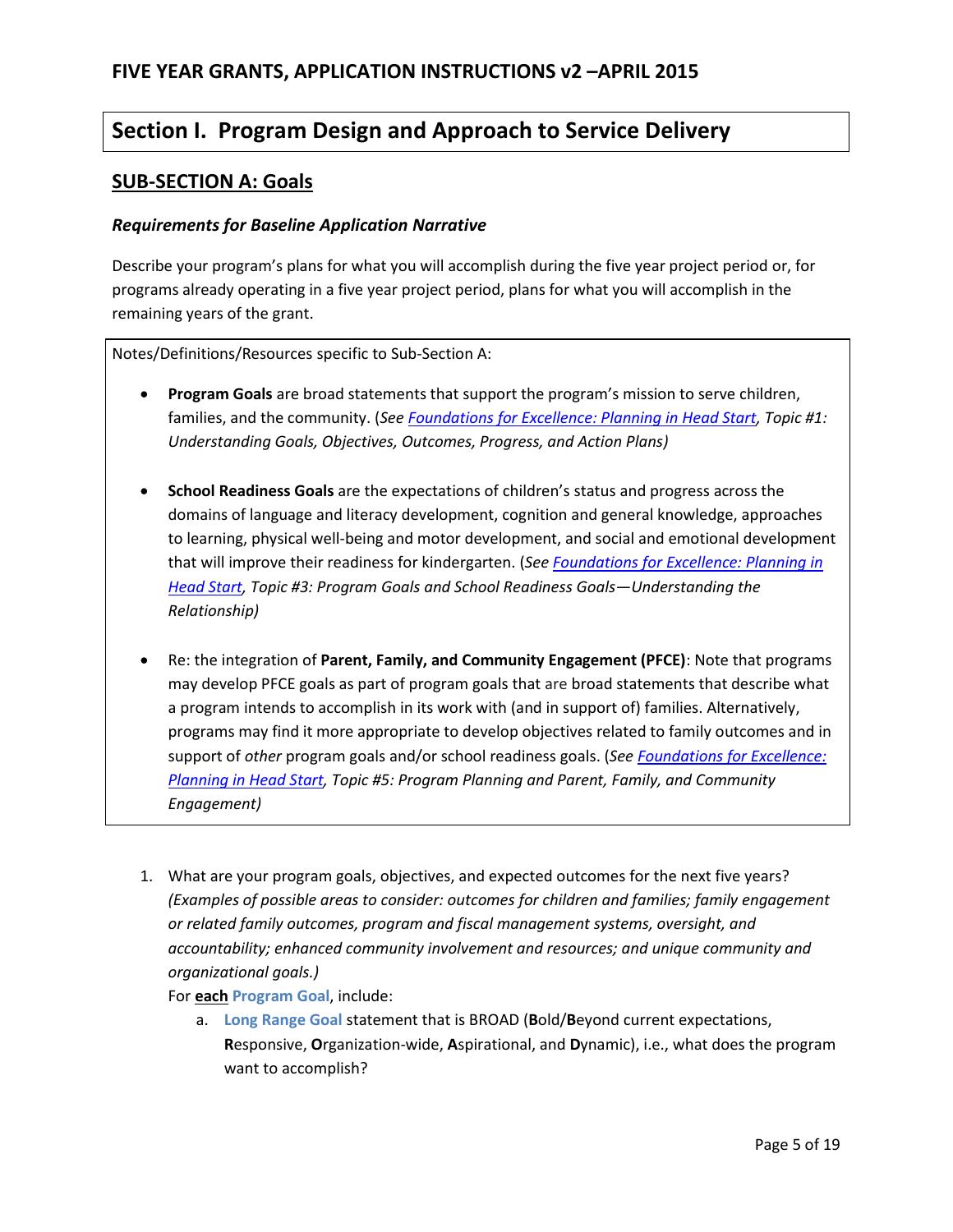- b. Under each goal, **Short Term Objectives** that are SMART (**S**pecific, **M**easurable, **A**ttainable, **R**elevant and **T**imely) for each year of the five year project period, i.e., what does the program plan to do to meet the goal?
- c. **Expected Outcomes**, i.e., what does the program expect the results will be?
- d. Data, Tools, or Methods for tracking **Progress**, i.e., what information will the program use during the next five years to determine how they are doing?
- 2. Demonstrate how your program's **Long Range Goals** and **Short Term Objectives** are informed by the findings from your communitywide strategic planning/needs assessment and the findings of your annual self-assessment. *(Examples of possible areas to consider: priority service areas, special populations, family needs, child health needs.)*
- 3. Provide the list of your program's **School Readiness Goals** across the five domains *(language and literacy development, cognition and general knowledge, approaches toward learning, physical well-being and motor development, and social and emotional development).*
	- a. Include **Evidence** of your **School Readiness Goals** alignment with the Head Start Child Development and Early Learning Framework, State early learning guidelines as appropriate, and expectations of the local schools where children will transition.
	- b. Discuss how your program involved parents and the governing body in developing **School Readiness Goals**.
- 4. Discuss possible **Program Impacts** your program will achieve—i.e., at the conclusion of the fiveyear grant period, what difference will your program have made for children, families, and the community?

#### *Requirements for Continuation Application Narrative*

- 1. If applicable, list any additions, deletions, or revisions to your program's **Long Term Goals, Short Term Objectives,** and **Expected Outcomes** that have occurred since last year's application. If no updates or changes have occurred, include a sentence to that effect.
- 2. For each program **Long Term Goal**, describe your progress this year toward meeting your **Short Term Objectives** and **Expected Outcomes**. In your discussion, you may use the Data, Tools, or Methods for tracking **Progress** identified in your baseline application, or additional Data, Tools, or Methods identified since then.
- 3. Discuss **Progress** toward broad **Program Impacts**—i.e., at the conclusion of the five-year grant period, what difference will your program have made for children, families, and the community?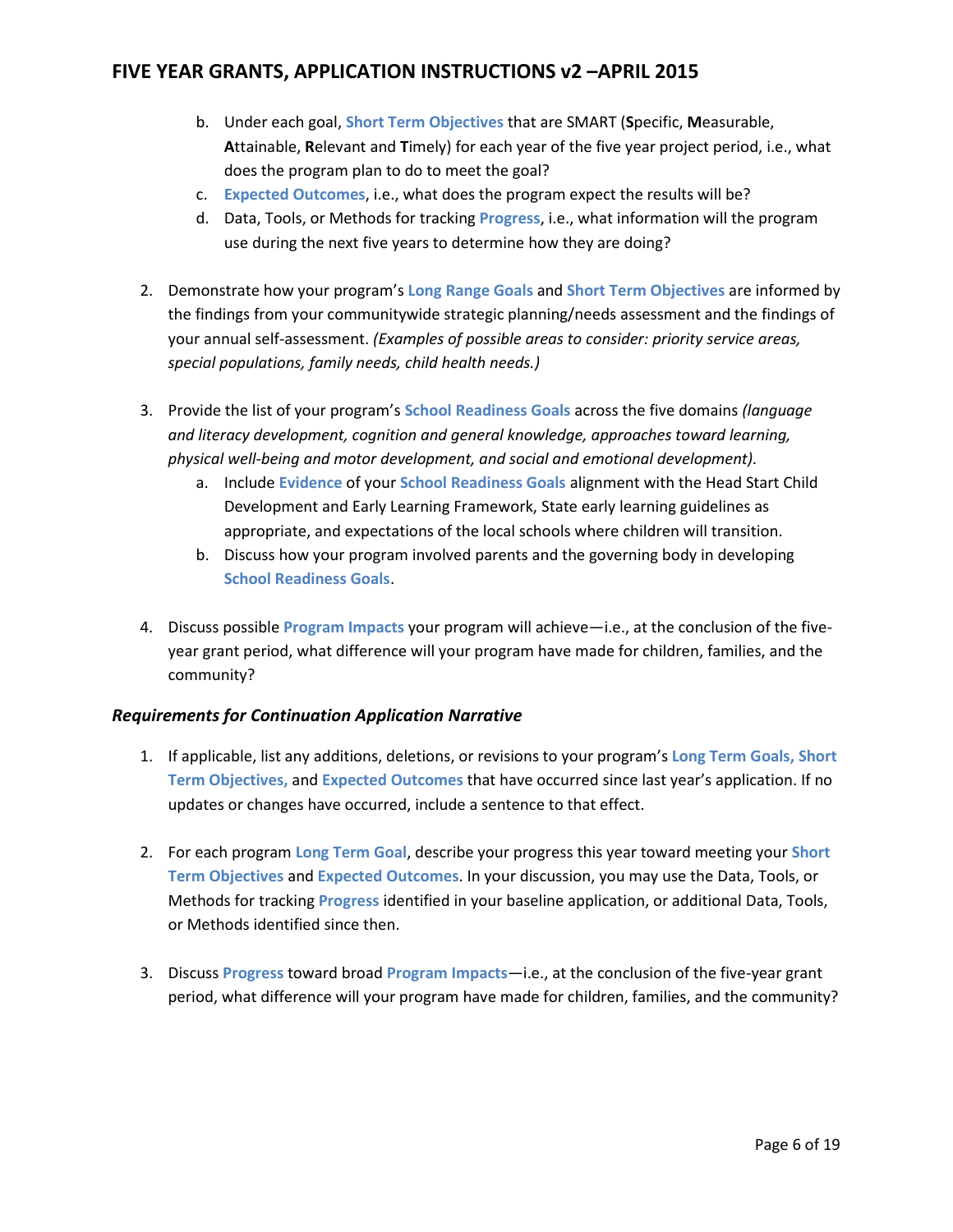4. If applicable, list any additions, deletions, or revisions to your program's **School Readiness Goals** that have occurred since last year's application. Include information on how parents and the governing body were involved in changes. (Additional information on progress toward meeting School Readiness Goals is included in Sub-Section C.) If no updates or changes have occurred, include a sentence to that effect.

### **SUB-SECTION B: Service Delivery**

#### *Requirements for Baseline Application Narrative*

In this section, provide a detailed plan to meet the need for comprehensive child development services for Head Start and/or Early Head Start eligible children and families in your service area.

1. Needs of Children and Families:

Include the following data. Throughout Sub-Section B, describe how the data informs or relates to your detailed plan for comprehensive child development services:

- a. the estimated number of eligible children under five years of age and pregnant women by geographic location, and estimated number of children needing full day & full year care;
- b. data regarding the education, health, nutrition, social service, child care, and other service needs of the proposed children, families and pregnant women;
- c. the needs of children with disabilities; dual language learners; homeless children; children involved in the child welfare system and receiving foster care; working families; and pregnant women, if applicable.
- 2. Service Area:
	- a. Identify the service and recruitment areas for proposed Head Start and/or Early Head Start operations. Provide a map labeling these areas.
	- b. Provide **Evidence** to demonstrate that the proposed area(s) is the area(s) of greatest need.
	- c. If delegates are proposed, identify the specific service area for each delegate, including the communities in which they will operate, the number of children proposed to be served, and proposed program option(s). If applicable, upload a sample delegate contract to the application Documents folder in HSES for "Sample Delegate and/or Partnership Contracts." This will NOT count toward the 50pp limit on supporting documents.
	- d. If child care partners are proposed, identify the number of children proposed to be served through partnership slots. If applicable, upload sample partnership contracts for family child care and/or center based program options to the application Documents folder in HSES for "Sample Delegate and/or Partnership Contracts." These will NOT count toward the 50pp limit on supporting documents. Note that grantees are responsible for keeping the location of all services, including partner sites, up-to-date in the "Centers" tab of HSES throughout their five-year project period.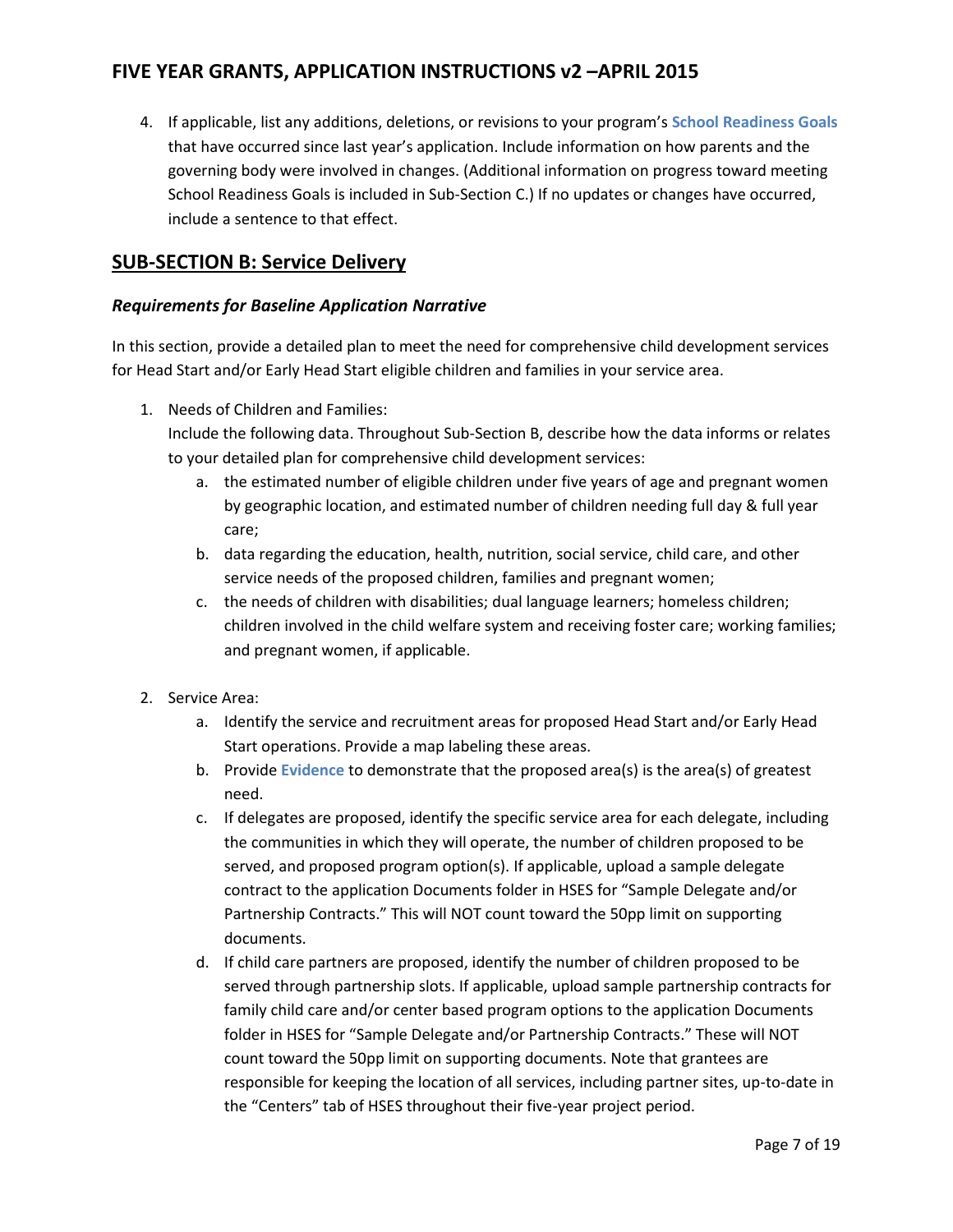- 3. Justification of Proposed Funded Enrollment and Program Options: First, go to the HSES tab for "Financials," then "Grant Applications," then "Program Schedule," and complete that tab for Head Start and/or Early Head Start. This tab includes funded enrollment by program option, as well as detailed program schedules for each program option and program option variation. Then, in this application narrative:
	- a. Discuss how the program options and program option variations are most appropriate to meet the needs of children and families in your service area. Discuss both the program options (i.e., center-based, home-based, combination option, family child care, or approved locally designed option) and the intensity of services (part-day, full-day, part-year, or full-year models).
	- b. Special Situation: Enrollment Reduction or Expansion. Are you proposing to reduce or expand funded enrollment in Head Start and/or Early Head Start since last year? If so, state the difference and explain the rationale. You will include more detailed information on the budget implications in Section II: Budget and Budget Justification Narrative.
	- c. Special Situation: Conversion. Are you proposing to convert Head Start funds to provide Early Head Start services? If so:
		- i. Specify the planned reduction in Head Start enrollment and the number of infants, toddlers and pregnant women proposed to be served.
		- ii. Provide information on the amount of funds re-allocated from the Head Start program to support Early Head Start services. You will include more detailed information on the budget implications in Section II: Budget and Budget Justification Narrative.
		- iii. Describe how the needs of infants, toddlers and pregnant women will be met. If the agency does not currently operate an Early Head Start program, provide a detailed explanation of how Early Head Start is proposed to be operated, including the service and recruitment areas, program options, qualifications and training of staff, and the physical infrastructure, including facilities.
		- iv. Provide a description of how the needs of eligible Head Start children will be met.
		- v. Discuss the transition plan between Early Head Start and Head Start.
		- vi. Specify the proposed timeline for implementation of the conversion.
- 4. Centers and Facilities:

First, enter and/or review all data in the "Centers" tab in HSES to ensure the locations of all services are identified, including family and center based child care partners, home based socialization sites, and locations where pregnant women meet as groups. Then, in this application narrative:

a. If applicable, list any additions, deletions, or revisions to your service locations since last year, including child care partners, and describe the reasons for changes.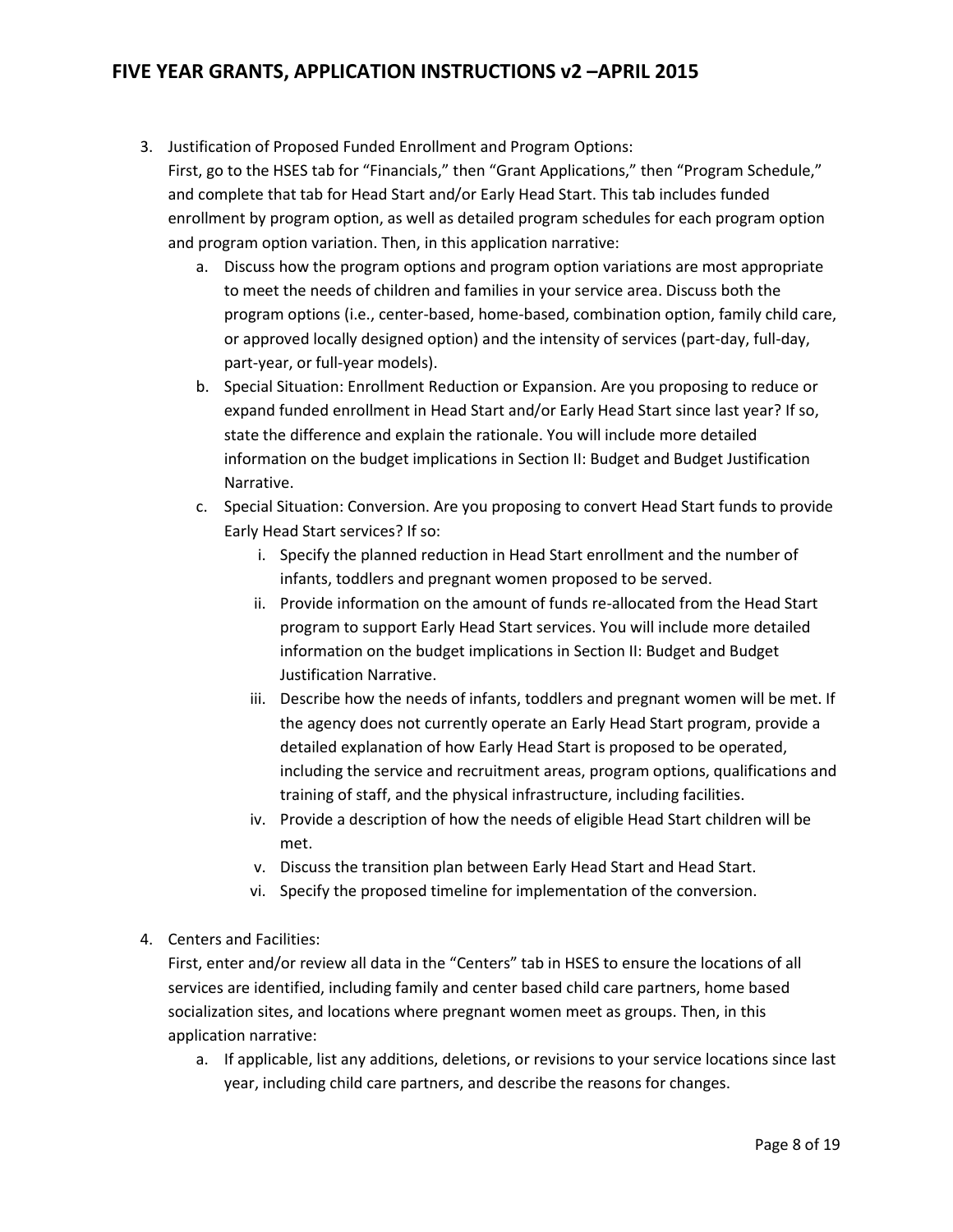- b. Explain how your choice of locations will ensure services are provided to areas with the greatest need.
- c. Describe plans to ensure the health and safety of children and staff at each center and to meet or exceed State and local requirements for licensing of facilities.

Describe planned changes that involve centers with Federal Interest, e.g., proposed loans, subordination agreements, major or minor renovations. Note that proposed facilities activities must be requested using the SF-429 Real Property Status Report and its relevant Attachments.

- 5. Recruitment and Selection:
	- a. Describe the recruitment strategy and selection criteria to ensure services will be provided to those in greatest need of Head Start and/or Early Head Start services.
	- b. Describe how the program will ensure that not less than 10 percent of the actual enrollment will be children with disabilities.
- 6. Transportation:
	- a. Describe the level of need for child transportation services.
	- b. Describe how the program will either directly meet transportation needs or assist families in accessing other transportation so that children can attend Head Start and/or Early Head Start services.
- 7. Educational Services:
	- a. Describe how the program will meet the educational needs of Head Start and Early Head Start children for each program option. (Note: additional information around School Readiness is in Sub-Section C.)
- 8. Health:
	- a. Describe how the program will meet the health, mental health, nutritional, and oral health needs of children.
	- b. Describe the system for health screening and services that will ensure children are accurately referred for necessary follow-up evaluation and treatment within timeframes specified by Head Start regulations.
- 9. Family Services and Social Services:
	- a. Discuss program plans to support families in obtaining needed family services and social services in support of family well-being. (Note: additional information around Parent and Family Engagement is in Sub-Section D.)
	- b. Describe program services designed to facilitate parent engagement and parent involvement through meaningful staff-family relationships and program activities.
	- c. Describe how individual family assessments will be used to individualize the approach for each family. Specify the number of families assigned to each family service worker and the number of planned contacts per family.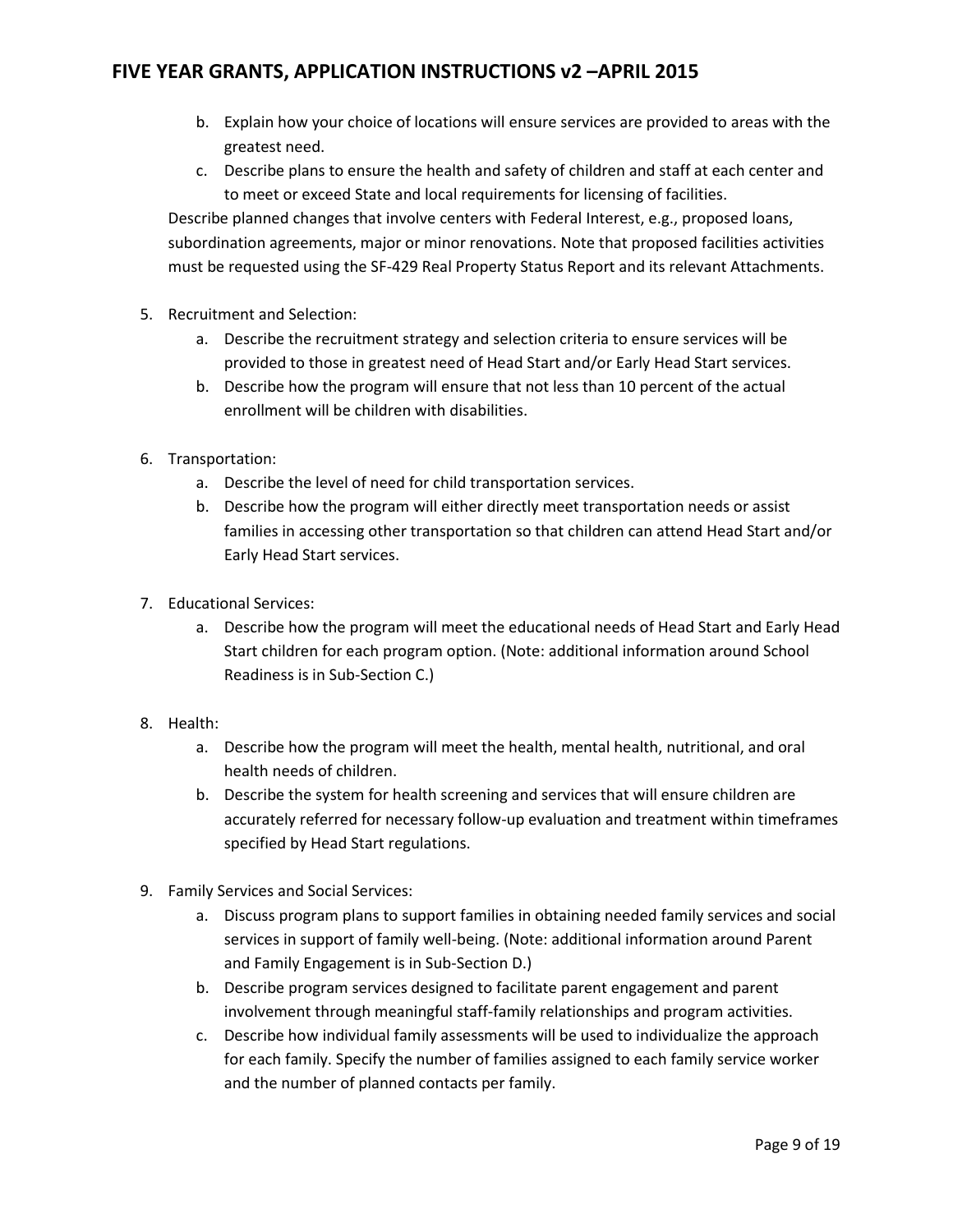- d. Describe program services to facilitate parent participation, including, if applicable, transportation and child care services.
- e. Describe program services to support maximum child attendance.
- 10. Early Head Start Specific:
	- a. Provide **Evidence** to demonstrate how the proposed service plan for Early Head Start addresses the need for continuity of services and provides a minimum of 48 weeks of service
	- b. If the program will not operate for a minimum of 48 weeks per year, provide **Evidence** to demonstrate how quality services are maintained throughout the year.
	- c. Describe the services to be provided to enrolled pregnant women.
- 11. Transition:

Describe a systematic procedure for transitioning children and parents, including pregnant women. As applicable, include a description of how the program will support transition:

- a. from Early Head Start to Head Start or other community-based programs;
- b. from Head Start to the local school system, including kindergarten; and
- c. within Head Start and/or Early Head Start, including serving infants upon birth, and moving a child from one program option to another or from one classroom to the next.
- 12. Coordination:
	- a. Describe how the agency coordinates resources with other child care and preschool programs, State pre-kindergarten programs, and Local Education Agencies to provide high quality child health and developmental services.
	- b. Describe the coordination of resources with community programs under Part C and Part B Section 619 of the Individuals with Disabilities Education Act (IDEA) to ensure high quality education and child development services.
		- i. If Memorandum of Understandings (MOUs) were established, describe how the MOUs include the process for referrals, intervention services and the development of individualized educational programs for preschool children, and individualized family service plans for infants and toddlers.
		- ii. If MOUs were not established, provide an explanation for the reasons they were not established with Part C or Part B Section 619 agencies in the service area.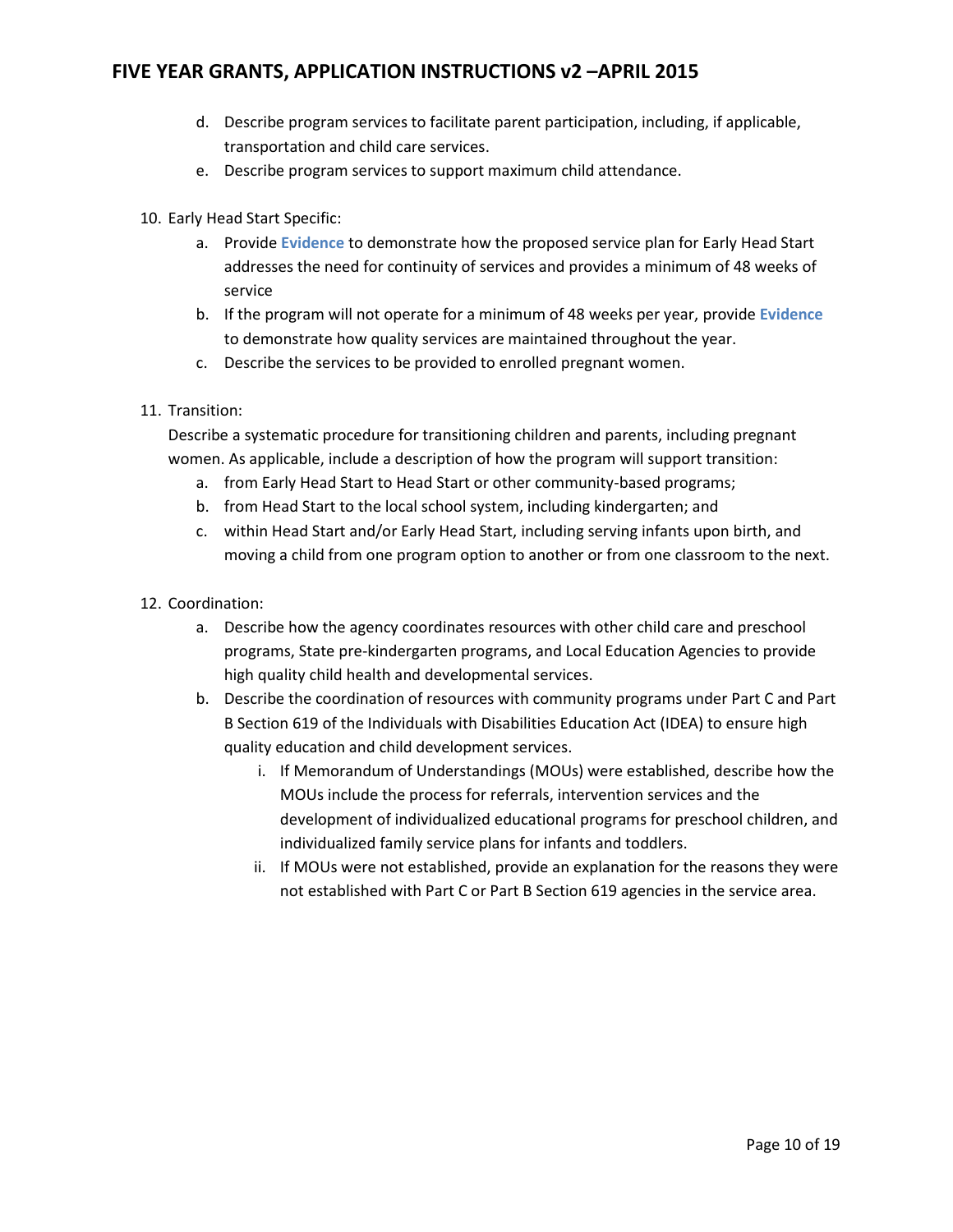#### *Requirements for Continuation Application Narrative*

In this section, discuss any updates to your plans to meet the need for comprehensive child development services for Head Start and/or Early Head Start eligible children and families in the following categories. For each category, if no updates or changes have occurred, include a sentence to that effect. **See Requirements for Baseline Application above for additional detail on each category.**

- 1. Needs of Children and Families
- 2. Service Area
	- a. Include any changes to delegate agencies and/or child care partners.
- 3. Justification of Proposed Funded Enrollment and Program Options
	- a. First, go to the HSES tab for "Financials," then "Grant Applications," then "Program Schedule," and complete that tab for Head Start and/or Early Head Start.
	- b. Special Situation: Enrollment Reduction or Expansion
	- c. Special Situation: Conversion
- 4. Centers and Facilities
	- a. First, review and/or update all data in the "Centers" tab in HSES to ensure the locations of all services are identified, including child care partners.
	- b. Discuss any changes, including changes to centers with federal interest. Note that proposed facilities activities must be requested using the SF-429 Real Property Status Report and its relevant Attachments.
- 5. Recruitment and Selection
- 6. Transportation
- 7. Educational Services
- 8. Health
- 9. Family Services and Social Services
- 10. Early Head Start Specific
	- a. Continuity of services (48 weeks per year)
	- b. Pregnant women services
- 11. Transition
- 12. Coordination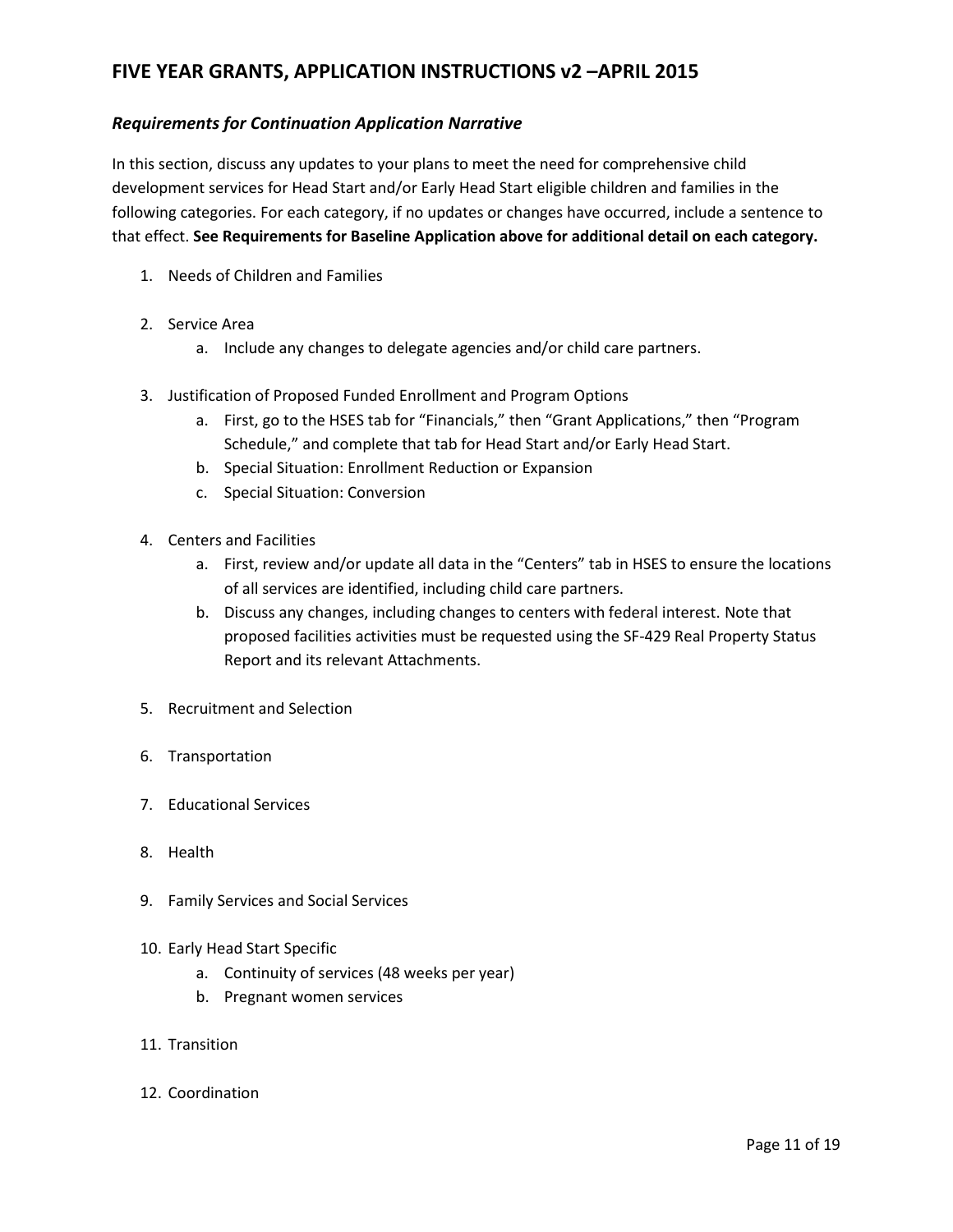### **SUB-SECTION C: Approach to School Readiness**

#### *Requirements for Baseline Application Narrative*

In addition to setting School Readiness Goals, included in Sub-Section A of this application, your program's approach to school readiness includes child assessment data and curriculum, and may include staff-child interaction observation tools.

- 1. Child Assessment Data:
	- a. Identify the child assessment(s) used or to be used by your program and discuss how it is developmentally, linguistically, and culturally appropriate for the group of enrolled children.
	- b. Describe your program's system to analyze child assessment data to individualize the instruction and learning for each child and to aggregate and analyze child assessment data at least three times per year. Note that Migrant and Seasonal Head Start programs operating less than 90 days are required to aggregate data at least twice within their operating period.
	- c. Explain how the child assessment data analysis, in combination with other program data, will be used to:
		- i. Determine the agency's progress toward meeting its goals and intended impacts
		- ii. Inform parents and the community of results
		- iii. Direct continuous improvement
	- d. Describe a plan to ensure the fidelity of assessment tools will be maintained.
- 2. Curriculum:
	- a. Identify the curriculum(a) used by your program and discuss how it is developmentally, linguistically, and culturally appropriate for the group of enrolled children.
	- b. Discuss how the curriculum(a) relates to the child assessment(s) used.
	- c. Include **Evidence** that your curriculum(a) is aligned with the Head Start Child Development and Early Learning Framework, State early learning guidelines as appropriate, and expectations of the local schools where children will transition to kindergarten.
- 3. Staff-Child Interaction Observation Tools:
	- a. Identify whether staff-child interaction observation tools (i.e. CLASS, HOVRS, Arnett Caregiver Interaction Scale) will be used by the program. If not, skip the remaining parts of this question.
	- b. Explain how the staff-child interaction tools will be used.
	- c. Describe your program's plan to use this data to improve the quality of children's experiences.
	- d. Describe a plan to ensure the fidelity of the assessment tools will be maintained.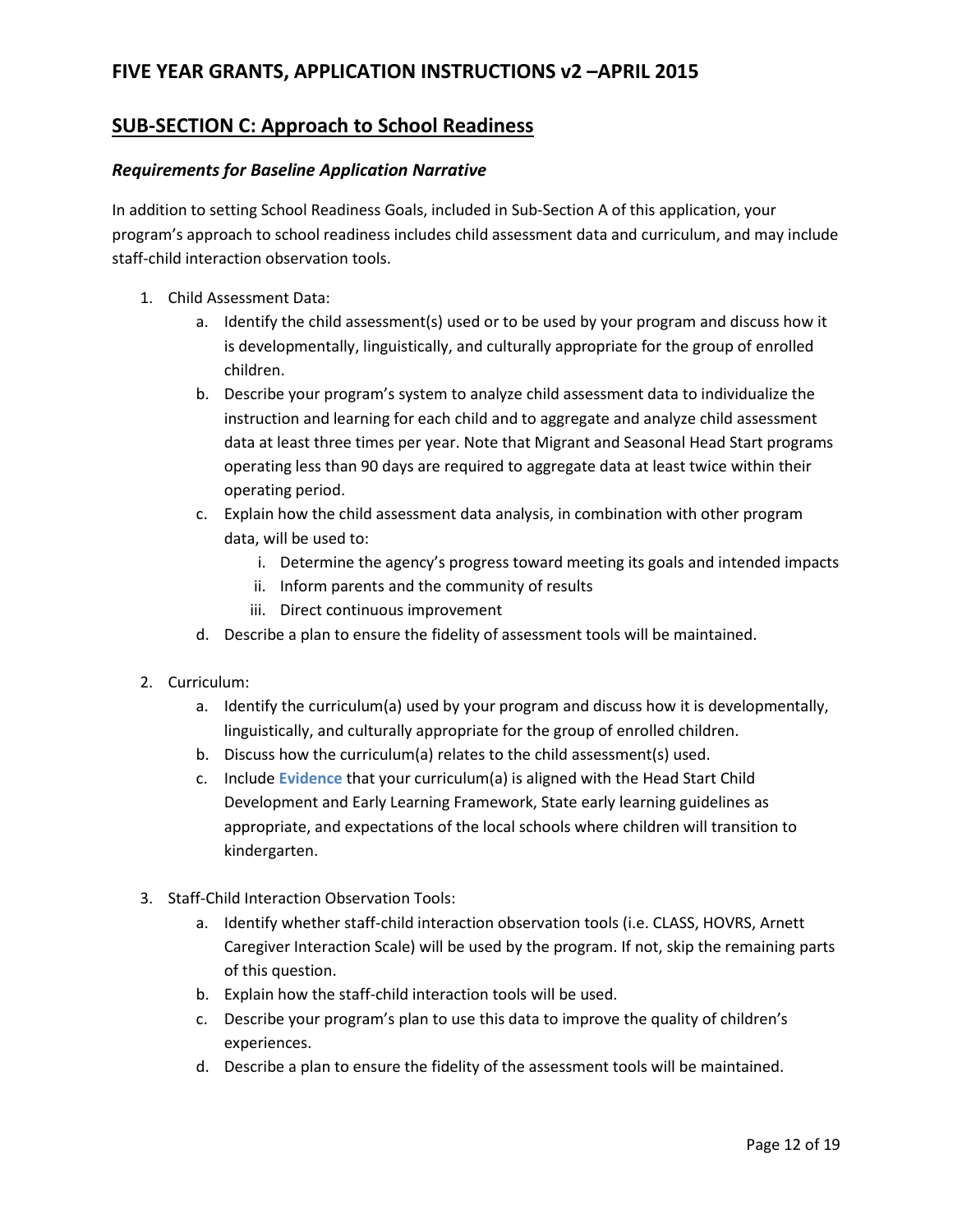#### *Requirements for Continuation Application Narrative*

In addition to setting School Readiness Goals, included in Sub-Section A of this application, your program's approach to school readiness includes child assessment data and curriculum, and may include staff-child interaction observation tools.

- 1. Updates to Approach in School Readiness, if applicable. If no updates or changes have occurred, include a sentence to that effect.
	- a. Discuss any change in child assessment(s) used by your program since last year's application
	- b. Discuss any change in curriculum(a) used by your program since last year's application
	- c. Discuss any change in staff-child interaction observation tools (i.e. CLASS, HOVRS, Arnett Caregiver Interaction Scale) used by your program since last year's application
- 2. Report on the progress of children and the program towards achieving school readiness in each of the five domains. Provide specific examples as appropriate.
- 3. Describe program improvements implemented in response to the analysis of child assessment and other data. Provide specific examples as appropriate.

### **SUB-SECTION D: Parent, Family, and Community Engagement**

#### *Requirements for Baseline Application Narrative*

In Sub-Section A, programs will have identified program level goals and/or objectives related to family outcomes. (For a discussion of the difference between program goals related to family outcomes and individual family goals related to individual family strengths, needs, and aspirations, see *[Foundations for](http://eclkc.ohs.acf.hhs.gov/hslc/tta-system/operations/planning.html)  [Excellence: Planning in Head Start,](http://eclkc.ohs.acf.hhs.gov/hslc/tta-system/operations/planning.html) Topic #5: Program Planning and Parent, Family, and Community Engagement.)* In this Sub-Section D, programs will describe the processes and data sources for developing their PFCE goals/objectives related to family outcomes.

- 1. Describe the process to be used to identify and prioritize PFCE goals and/or objectives. (For example, will families be involved in the goal-setting process? Will information such as aggregated family assessment data be used to target outcome areas? Will the program seek staff input on priority goals/objectives?)
- 2. Identify the data, tools, or methods that will be used to support implementation of and track progress toward PFCE goals and/or objectives. (Examples could include evidence-based measures, National Center assessment tools, parent surveys, or other program-designed methods.)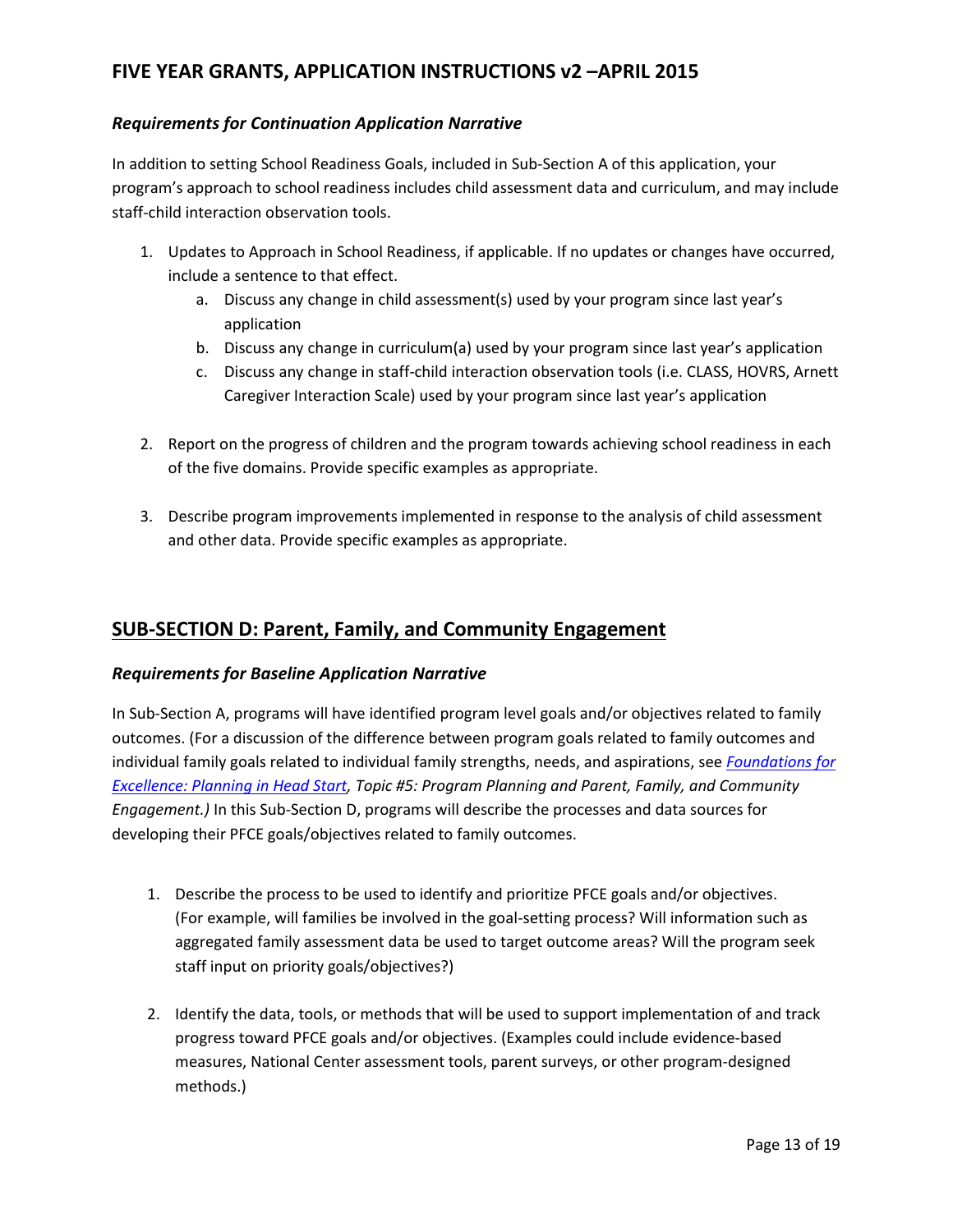3. Describe how aggregated program data related to family progress may also be analyzed in support of children's school readiness goals, as applicable.

#### *Requirements for Continuation Application Narrative*

For continuation applications, the following information must be provided:

- 1. In Sub-Section A, programs listed any additions, deletions, or revisions to the program Long Term Goals, Short Term Objectives, and Expected Outcomes. Did any of these changes involve program goals and/or objectives related to family outcomes? If so, describe the reasons and process for making changes. If no updates or changes have occurred, include a sentence to that effect.
- 2. If applicable, describe any new data sources used since last year's application to support the implementation and evaluation of PFCE goals and/or objectives. If no updates or changes have occurred, include a sentence to that effect.
- 3. Describe program data related to family progress that also supports children's school readiness. Provide specific examples as appropriate.
- 4. Describe how program progress toward PFCE goals and/or objectives is communicated to families. Provide specific examples as appropriate.

# **SUB-SECTION E: Governance, Organizational and Management Structures, and Ongoing Oversight**

#### *Requirements for Baseline Application Narrative*

In this section, describe the governance, organizational, and management structures that provide ongoing oversight to support quality services and maintain accountability, efficiency, and leadership within the program.

- 1. Describe the governing body structure and show how the structure meets the program governance composition requirements established in Section 642(c)(B-D) of the Head Start Act, including at least one member:
	- a. with expertise in fiscal management or accounting;
	- b. with expertise in early childhood education and development; and
	- c. who is a licensed attorney familiar with issues that come before the governing body.

Also provide information to assure that governing body members do not have a conflict of interest with the Head Start and/or Early Head Start programs, any delegate programs or other partners/vendors. If the program meets any criteria for exceptions in Section 642(c)(B-D) of the Head Start Act, discuss here also.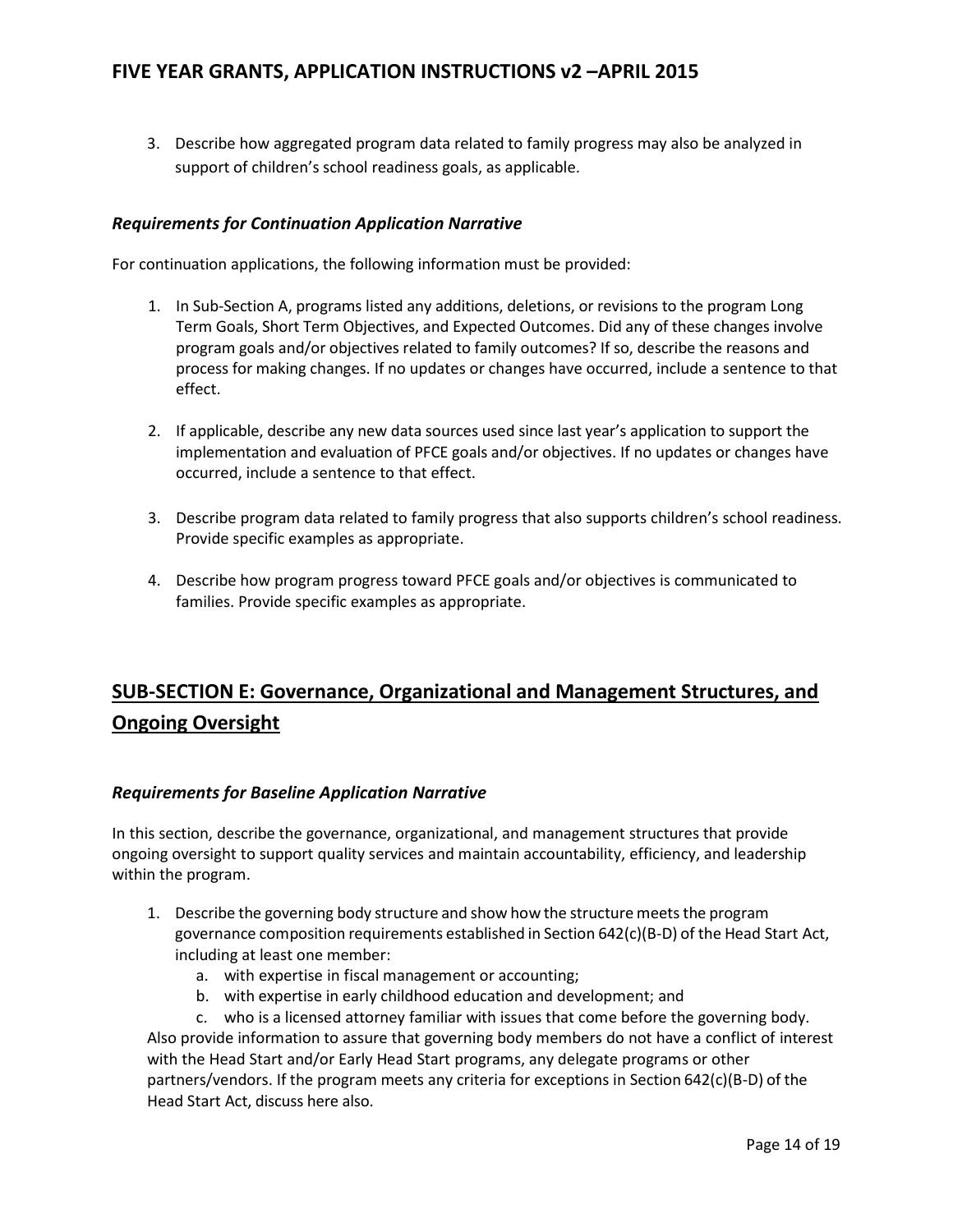- 2. Describe how the program governance requirements established in Section 642(c) of the Head Start Act are met, including:
	- a. exercise effective oversight of program operations and accountability for Federal funds,;
	- b. monthly reporting of required information to the Governing Body and Policy Council;
	- c. involvement of the Governing Body in the selection of the program's auditor and receipt of the annual audit report;
	- d. include the Policy Council in the planning and decision-making process;
	- e. assure representation of the diverse community served;
	- f. set and monitor overall agency priorities and operational systems; and
	- g. conduct the community assessment, annual self-assessment, ongoing monitoring and outcome-based evaluation.
- 3. Provide an explanation of the delegated responsibilities of any advisory committees, if applicable, that the Board has established to oversee key responsibilities related to program governance and improvement of the Head Start program. Include a description of the membership of each advisory committee.
- 4. Provide a description of the composition of the Policy Council and Parent Committees. Describe how parents are meaningfully involved in setting direction for the program.
- 5. Provide an organizational chart identifying the management team and staffing structure, including:
	- a. the executive director,
	- b. program director,
	- c. managers, and
	- d. other key staff.

Include assigned areas of responsibility and lines of communication and reporting. Identify staffing patterns and supervisory structure to accomplish goals and plans across systems and services.

- 6. Provide a description ofthe systems developed to ensure criminalrecord checks occur prior to hire for all staff working in the Head Start and/or Early Head Start program. Include a description of the procedure followed to ensure staff remain up to date on required health exams and tuberculosis screenings.
- 7. Demonstrate how all employees meet staff qualification requirements by identifying the qualifications of and competencies for staff, including Head Start and/or Early Head Start director(s); education and child development staff; health services staff; nutrition services staff; mental health services staff; family and community partnership staff; parent involvement services staff; disability services staff; and fiscal staff.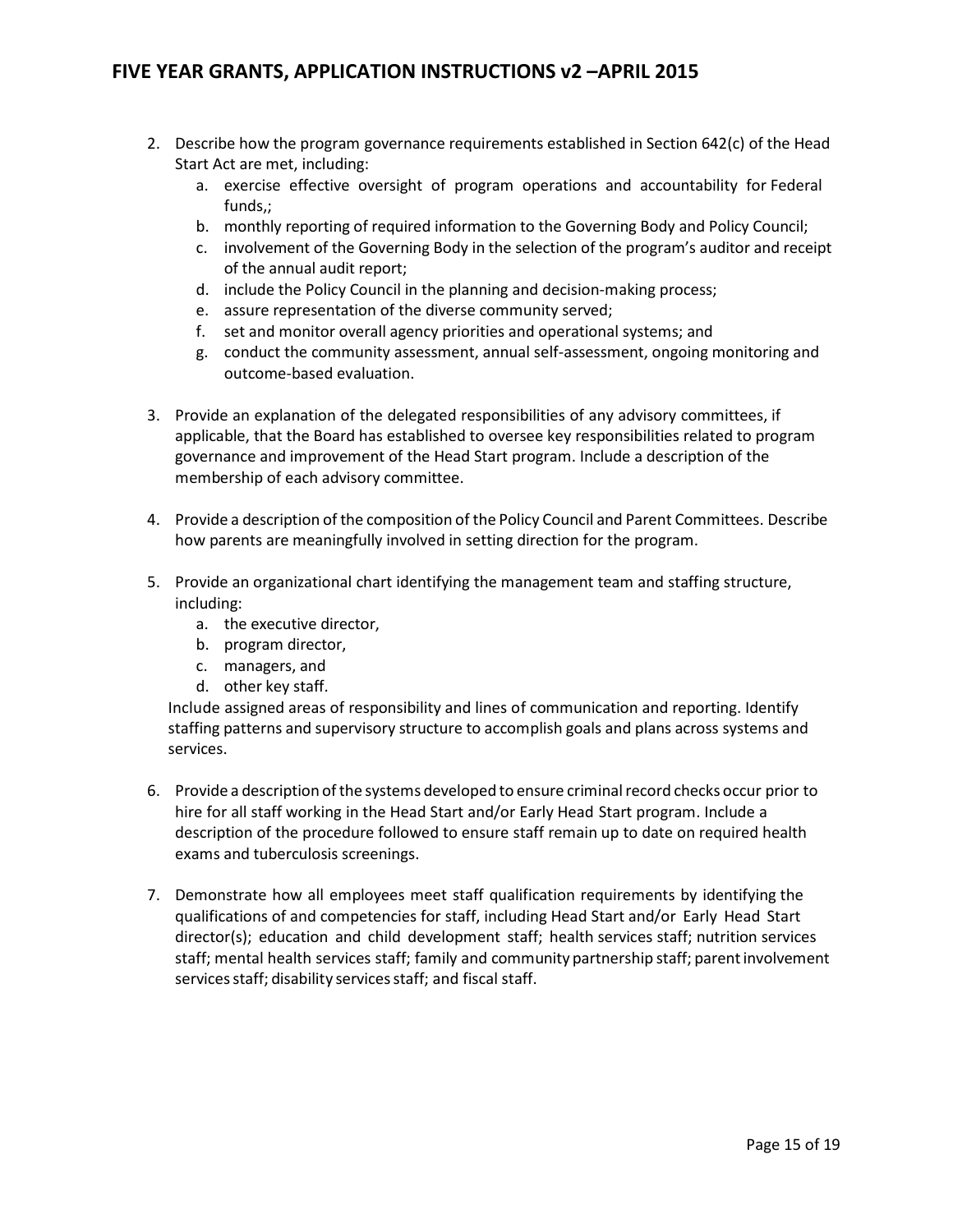- 8. Describe how staff will plan, organize and provide comprehensive services that include:
	- a. facilitating effective educator-child relationships that support children's development;
	- b. ensuring staff are prepared for and supported in implementing evidence-based instructional practices that are individualized based on the ongoing assessment of each child to support positive child outcomes;
	- c. ensuring staff successfully partner with families in supporting children's development; and
	- d. supporting staff, through regular provision of feedback, supervision, coaching and other mechanisms.
- 9. Describe the management systems in each of the following areas:
	- a. program planning;
	- b. internal and external communication;
	- c. record-keeping and reporting;
	- d. ongoing program and fiscal monitoring; and
	- e. annual self-assessment, including a summary of the process used to conduct the selfassessment, the results of the most recent self-assessment conducted within the last year, and the improvement plan addressing any issues, including action steps, person(s) responsible, and timeframe for corrective action.
- 10. Upload, in the application Documents folder in HSES for "Training & Technical Assistance Plan," a comprehensive Training and Technical Assistance plan that addresses mandatory training and priorities identified from ongoing monitoring and the annual self-assessment. Describe planned training for staff, parents, volunteers, governing body members and Policy Council members.

#### *Requirements for Continuation Application Narrative*

For continuation applications, the following information must be provided:

- 1. Describe changes to the roles and responsibilities of the Board and Policy Council, if applicable. If no updates or changes have occurred, include a sentence to that effect.
- 2. Include a current organizational chart.
- 3. Provide updates of staff qualifications or competencies for the following groups: Head Start and/or Early Head Start director(s), education and child development staff, health services staff, nutrition services staff, mental health services staff, family and community partnership staff, parent involvement services staff, disability services staff, and fiscal staff. If no updates or changes have occurred, include a sentence to that effect.
- 4. Describe changes to the management systems for planning, communications, record- keeping and reporting, ongoing monitoring, and self-assessment. Include a summary of the results of the most recent self-assessment and the improvement plan addressing the issues, action steps, person(s) responsible, and timeframe for planned or completed corrective action.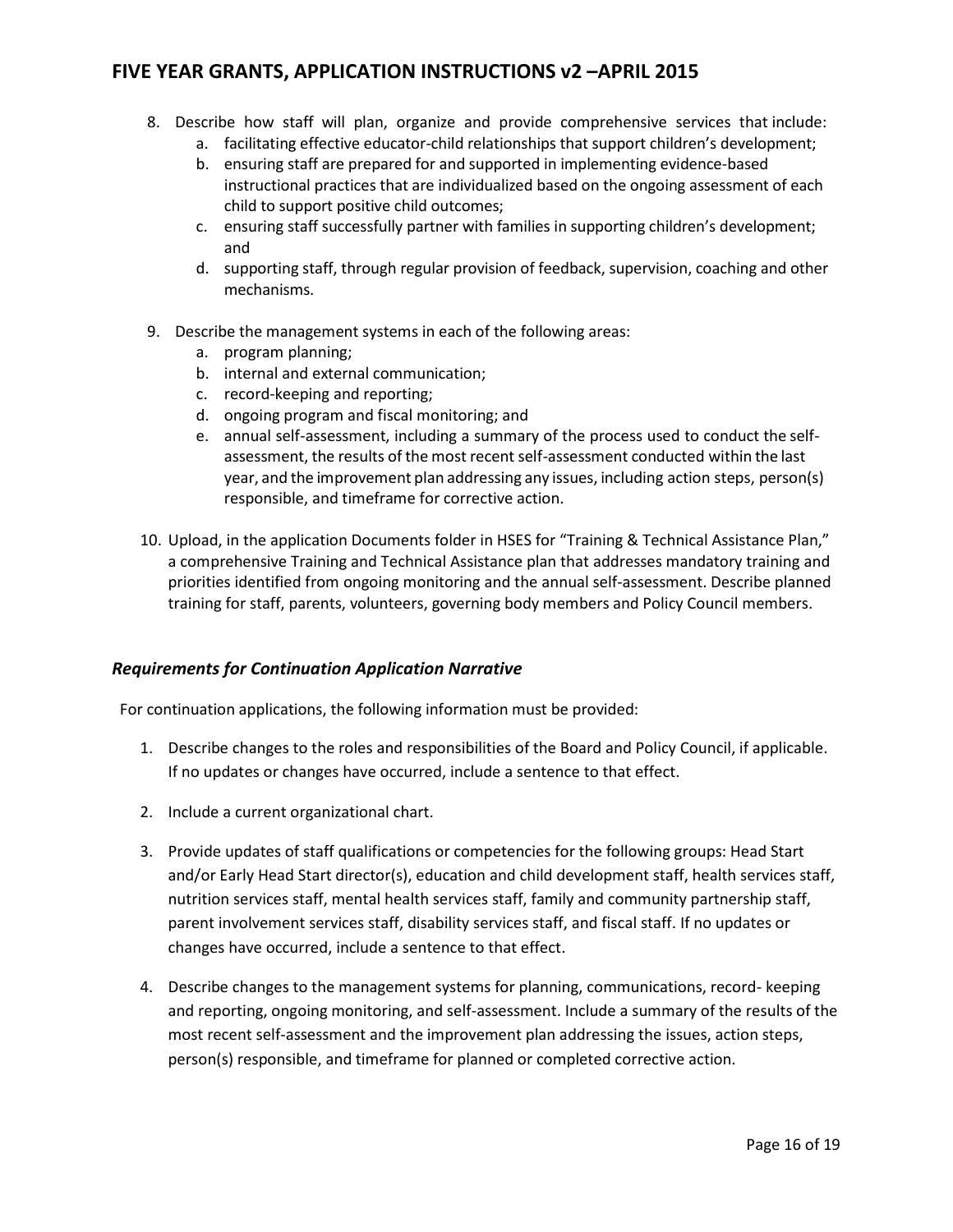5. Upload, in the application Documents folder in HSES for "Training & Technical Assistance Plan," a comprehensive Training and Technical Assistance plan that addresses mandatory training and priorities identified from ongoing monitoring and the annual self-assessment. Describe planned training for staff, parents, volunteers, governing body members and Policy Council members.

# **Section II. Budget and Budget Justification Narrative**

#### *Requirements for All Applications*

A comprehensive budget that aligns with the proposed program approach and identifies allowable, reasonable, and allocable costs must be submitted for each year of the five year project period. First, go to the HSES tab for "Financials," then "Grant Applications," then within this current application, complete the following tabs:

- Budget
- Other Funding
- $\bullet$  \*SF-424A
- $\bullet$  SF-424

#### *Additional Notes:*

\* The SF-424A, Budget Information Non-Construction Programs, must provide the distribution of funds **by object class categories in separate columns** for Head Start Program Operations, Head Start Training and Technical Assistance, Early Head Start Program Operations and Early Head Start Training and Technical Assistance for the grant and for each delegate agency.

Also note that if applicable, you will include separate proposed budgets for Head Start and Early Head Start and each delegate agency. Then, in Section II of your **Application and Budget Justification Narrative** document, justify the budget by addressing the following items:

- 1. Provide a detailed budget narrative and justification that identifies the amount of funds and a description of the intended use of program operations and training and technical assistance funds by object class category for Head Start and/or Early Head Start. Include any onetime costs, for any proposed conversion requests, if applicable.
- 2. Demonstrate the proposed budget supports all direct costs and indirect costs, if appropriate.
- 3. Demonstrate funds are budgeted to provide all required comprehensive Head Start and/or Early Head Start services to eligible children and families in a cost- effective manner as indicated in Section I, Program Design and Approach to Service Delivery.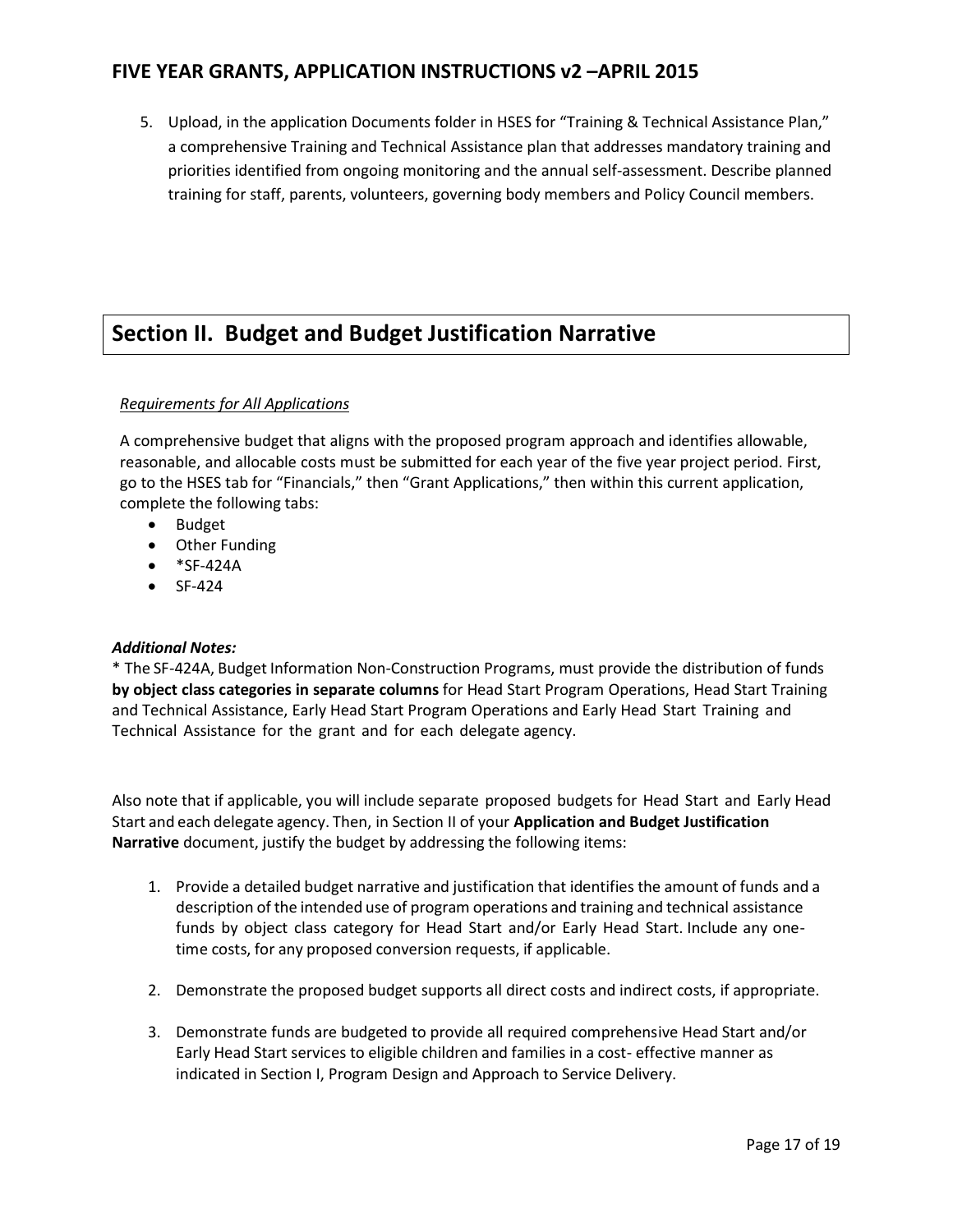- 4. If applicable, provide a detailed budget narrative for the planned use of any cost-ofliving adjustment (COLA) increases included in the projected funding level for the budget period. Describe the plansto increase the hourly rate of pay forstaff and the pay scale subject to the provisions of Sections 653 and 640(j) of the Head Start Act. Specify the other planned uses of the funds to offset higher operating costs. Demonstrate the COLA increase was provided to all delegate agencies or provide a justification if the full percentage is not provided to delegate agencies.
- 5. Describe the organization's financial and property management system and internal controls in place to maintain effective control of and accountability for grant funds, property and other assets.
- 6. Identify each source of non-federal share match, including the estimated amount per source and the valuation methodology. Demonstrate that the amounts and sources that will contribute to the required non-federal share match of the total project cost are allowable sources. Provide a detailed justification that conforms with the criteria under Section 640(b)(1)-(5) of the Head Start Act if the application proposes a waiver of any portion of the non-federal share match requirement.
- 7. Demonstrate the ability to meet the 15 percent limitation on funding and administrative (F&A) costs. Provide a detailed justification that meets the conditions of 45 C.F.R. 1301.32(g) if the applicant proposes a waiver of the limitation on development and administrative costs.
- 8. Discuss the source and amount of cash, donated goods and services, and other resources proposed such as United Way, State and/or local grant funds, etc. to support allowable nonfederal match to the project, in addition to the federal funds requested.
- 9. Submit a cost allocation plan for any proposed coststo be shared between or among programs, including shared staff. Indirect cost must be included in the cost allocation plan unless the applicant has a negotiated indirect cost rate agreement or has adopted use of the 10% de minimis rate.
- 10. If applicable, in the application Documents folder in HSES for "Indirect Cost Rate Agreement," upload a copy of the current or proposed negotiated indirect cost agreement between the agency and/or delegate agencies and the respective cognizant Federal agency. If using the 10% de minimis indirect cost rate, upload a copy of the policy or other written record indicating date upon which the rate was adopted.
- 11. Special Situation: Reduction. If applicable, describe the planned use of the funds to support requests for enrollment reductions and proposed budget savings, if any.
- 12. Special Situation: Conversion. If applicable, identify the amount of funds that will be reallocated by object class category to convert from either part day to full-working day services or from Head Start to Early Head Start services. Explain the changes in each object class category.